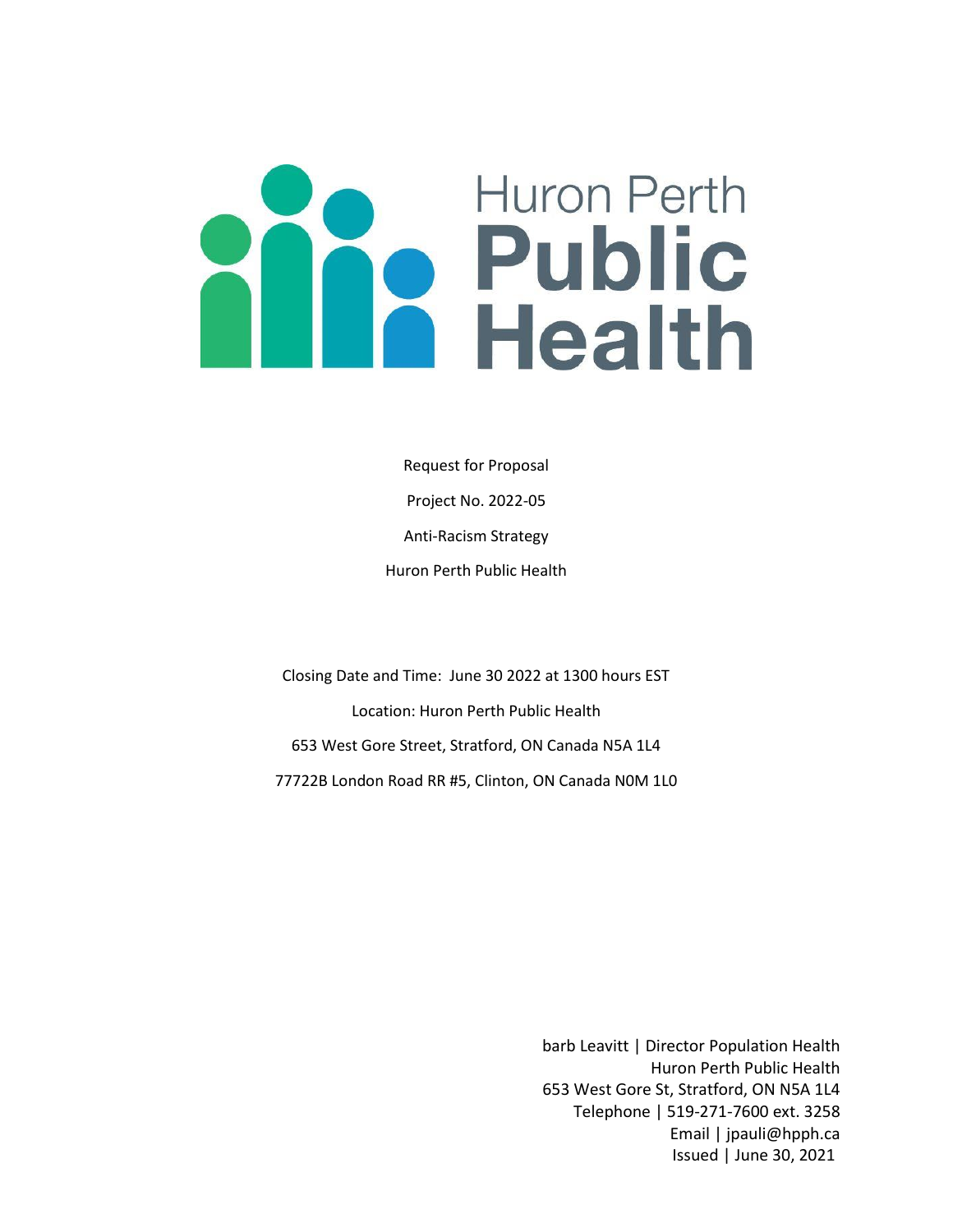# PURPOSE

The Huron Perth Health Unit (HPPH) is seeking an experienced consultant to initiate and advance antiracism strategic approaches for Huron Perth Public Health.

HPPH has an internal Anti-Racism Working Group that is responsible for developing and oversight of the organization's internal Anti-Racism Strategy. The successful consulting firm will work collaboratively with this group to implement the actions in the Strategy with staff, management and the HPPH Board of Health from September 2022 to May 2023.

The Anti-Racism Strategy has three areas of focus and requires a Consultant to support the work of the Anti-Racism Working Group, including:

| <b>Focus Area</b>                                                                                                                             | <b>Purpose</b>                                                                                                                                                                                                                                                                                                                                                                                                                                                | <b>Deliverables</b>                                                                                                                                                                                                                                                                                                                                                                                                                                                                                           |
|-----------------------------------------------------------------------------------------------------------------------------------------------|---------------------------------------------------------------------------------------------------------------------------------------------------------------------------------------------------------------------------------------------------------------------------------------------------------------------------------------------------------------------------------------------------------------------------------------------------------------|---------------------------------------------------------------------------------------------------------------------------------------------------------------------------------------------------------------------------------------------------------------------------------------------------------------------------------------------------------------------------------------------------------------------------------------------------------------------------------------------------------------|
| Internal to HPPH:<br><b>HPPH</b> culture and<br>learning                                                                                      | Create awareness of public health's<br>$\bullet$<br>responsibility to reduce racism within<br>our programs and services; internal<br>policies and our own behaviours and<br>beliefs (staff, leadership, BOH and<br>partners)<br>Use of best practices and strategies<br>$\bullet$<br>that produce a long term<br>commitment to culture change<br>sustainability                                                                                               | Identify learning needs and<br>$\bullet$<br>facilitate staff education and<br>training related to anti-racism (may<br>be through Team or Department<br><b>Strategic Planning)</b><br>Develop, implement and evaluate<br>$\bullet$<br>an anti-racist, anti-oppressive, and<br>culturally safe education and<br>learning strategy (includes<br>orientation of new staff) for all<br>HPPH departments, teams, staff,<br>board members, students and<br>volunteers (appropriate for their<br>roles).              |
| Internal to HPPH:<br>Program and<br>service<br>review/assessme<br>nt including<br>evidence based<br>decision making<br>and data<br>collection | Support integration and application<br>$\bullet$<br>of intersectional lens (the<br>intersection with other social<br>determinants of health and other<br>forms of systemic discrimination and<br>oppression) along with anti-<br>racist/anti-oppressive approaches<br>into HPPH program planning,<br>monitoring and evaluation<br>Support integration of anti-racist<br>$\bullet$<br>practices to decision-making<br>processes about programs and<br>services | Development of tool(s) and<br>$\bullet$<br>resources<br>Provide best practices, consultation<br>$\bullet$<br>and feedback for:<br>Ethical surveillance, collection,<br>$\circ$<br>analysis and dissemination of<br>race-based data<br>Planning, implementing and<br>$\circ$<br>evaluating programs and services<br>that alignment with anti-racist<br>and anti-oppressive approaches<br>Using tools & processes to<br>$\circ$<br>ensure accessible, inclusive and<br>culturally safe programs and<br>services |
| Internal to HPPH:                                                                                                                             | Modify applicable existing systems<br>$\bullet$<br>policies, practices using anti-                                                                                                                                                                                                                                                                                                                                                                            | Organizational anti-racism policy<br>$\bullet$<br>Review of existing HPPH policies<br>$\bullet$                                                                                                                                                                                                                                                                                                                                                                                                               |
| Organizational/<br>Administrative                                                                                                             | oppressive approaches including:<br>human resources; Board of Health;                                                                                                                                                                                                                                                                                                                                                                                         | and practices to ensure an up to<br>date, explicit and accountable focus                                                                                                                                                                                                                                                                                                                                                                                                                                      |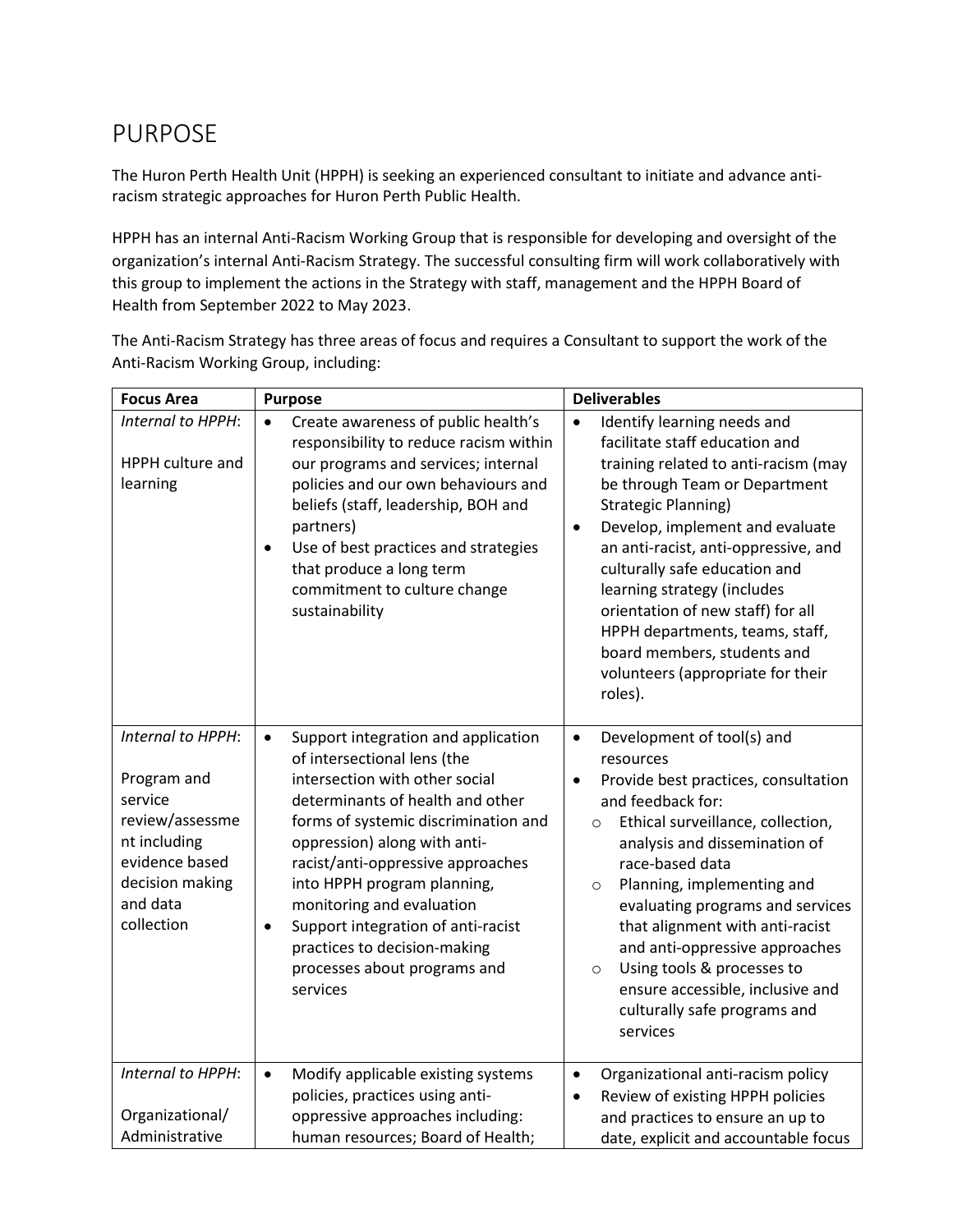| policies and    | Internal program policies and          | on racism (e.g. human resource       |
|-----------------|----------------------------------------|--------------------------------------|
| decision making | practices                              | policies, recruitment and hiring     |
|                 | Establish a mechanism and process      | practices, Board of Health policies, |
|                 | for ongoing policy review and          | orientation policies, and internal   |
|                 | evaluation using the anti-racism/anti- | procedures)                          |
|                 | oppressive approaches.                 | Develop a process for creation and   |
|                 |                                        | review of policies and procedures    |

# BACKGROUND

According to the Ontario Public Health Standards (OPHS) Health Equity Guideline:

"Health Equity means that all people can reach their full health potential without disadvantage due to social position or other socially determined circumstance, such as ability, age, culture, ethnicity, family status, gender, language, race, religion, sex, social class, or socioeconomic status. Systemic differences in health status exist across population groups, and these are often referred to as health inequities. Health inequities are health differences that are:

- Systematic, meaning that health differences are patterned, where health generally improves as socioeconomic status improves;
- Socially produced, and therefore could be avoided by ensuring that all people have the social and economic conditions that are needed for good health and wellbeing; and

 Unfair and/or unjust because opportunities for health and well-being are limited Health is influenced by a broad range of factors, including social determinants that affect the conditions in which individuals and communities live, learn, work, and play."

(Ministry of Health and Long-Term Care, 2018)

Racism is one social determinant of health and, "racism within institutions and society influences how opportunities for health and wellbeing are distributed" (National Collaborating Centre for Determinants of Health [NCCDH], 2018). Race is an idea created by humans, and has no basis in biology (NCCDH, 2018). "It is an idea developed by societies to create and categorize differences among groups of people based on physical features like skin colour and hair texture and sometimes culture and religion" (NCCDH, 2018). "Race is used to create and maintain a social hierarchy with human value assigned based on how close one is to Whiteness" (NCCDH, 2018).

"Racism functions at multiple levels and through various forms to create and reinforce beliefs, prejudices and stereotypes, and to normalize discriminatory practices" (NCCDH, 2018). This includes cultural racism, which refers to values and beliefs that maintain a racial hierarchy (e.g., stereotypes and unconscious-bias). As well as structural racism, which refers to a system that creates and reinforces racial inequities (e.g., institutional practices, history, and public policy) (NCCDH, 2018).

Public health has an important role in reducing systemic racism to ensure that those affected have equitable opportunities for health. Effective public health practice requires addressing health inequities at the individual, interpersonal, organization, community and societal level. Racism is an important public health issue impacting health inequities. "Indigenous and racialized peoples generally experience higher rates of poverty, precarious and under employment, discrimination and systemic disadvantages within housing, education, and public health systems" (NCCDH, 2018).

While the goal of this strategy is to explicitly address racism, we also acknowledge the intersection with other social determinants of health and other forms of systemic discrimination and oppression. There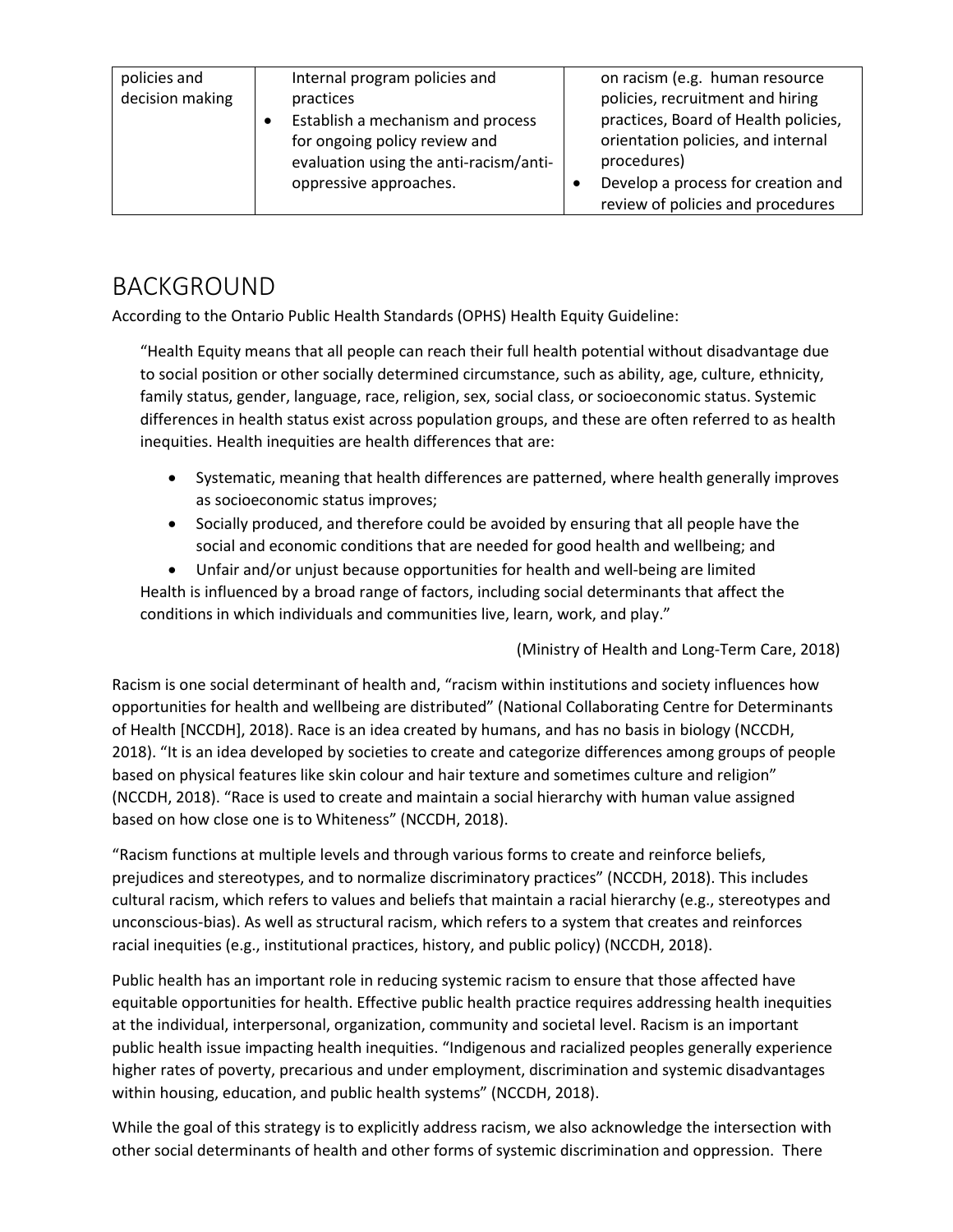are a number of public health documents that directly guide the work of health equity and anti-racism. The Ontario Public Health Standards outline the requirements for public health programs, services and accountability. These documents include the Foundational (Health Equity Standard) and Program Standards (Nine (9) Standards) and articulates specific requirements and outcomes related to health equity.

## ABOUT HURON PERTH PUBLIC HEALTH

Huron Perth Public Health is Ontario's newest, publicly funded local public health agency, established in January of 2020 through the amalgamation of former Huron County Health Unit and former Perth District Health Unit; just two (2) months after legally amalgamating, and before operational merger could be completed, HPPH became the lead in the local response to the global COVID-19 pandemic.

HPPH, governed by an autonomous Board of Health, works with our community to promote and protect health and prevent illness, based on community need, evidence and law. HPPH is dedicated to delivering public health programs, classes and services in our community that are accessible for everyone. Huron and Perth counties cover 5,617 km2, much of which is considered prime agricultural land, and are home to > 136,000 residents (2016 census), and also receive many visitors, with attractions including the spectacular Lake Huron shoreline as well as the world-renowned Stratford Festival Theatre.

#### COMPOSITION OF HPPH

The Board of Health is made up of nine (9) elected municipal representatives (from the Counties of Huron and Perth, the Town of St. Marys, and the City of Stratford, and two (2) provincial appointees). A Management Team of sixteen (16), which includes the Medical Officer of Health and Senior Leadership Team oversees public health services and provides direction to more than two hundred (200) full-time and part-time staff members.

## PARTICIPANTS

This work will be led by the consultant with guidance and support from staff and manager of the Health Equity Team. Staff from across the organization, management, senior leadership and the board member will participate in various phases of the project.

#### TIMELINES

- May 24, 2022 RFP issued
- June 14, 2022 Intent to Submit proposal
- June 16, 2022 questions related to RFP by zoom, 3:00 to 4:00 PM | Zoom invite to follow once Intent to Submit is received
- June 30, 2022 13:00 hours EST | Due Date for Submissions for the project
- Proposal reviewed/evaluated by selection committee
- $\bullet$  July 5 7, 2022 Interviews
- Selection committee recommendation
- Contract executed

#### SUBMISSIONS

Please respond by email t[o rfp@hpph.ca](mailto:rfp@hpph.ca) and include "Anti-Racism Project" in the subject line.

PROPOSAL REQUIREMENTS

- Please submit a letter of Intent to Submit a proposal by June 14, 2022
- Please submit a proposal no longer than four (4) pages in length, plus three (3) references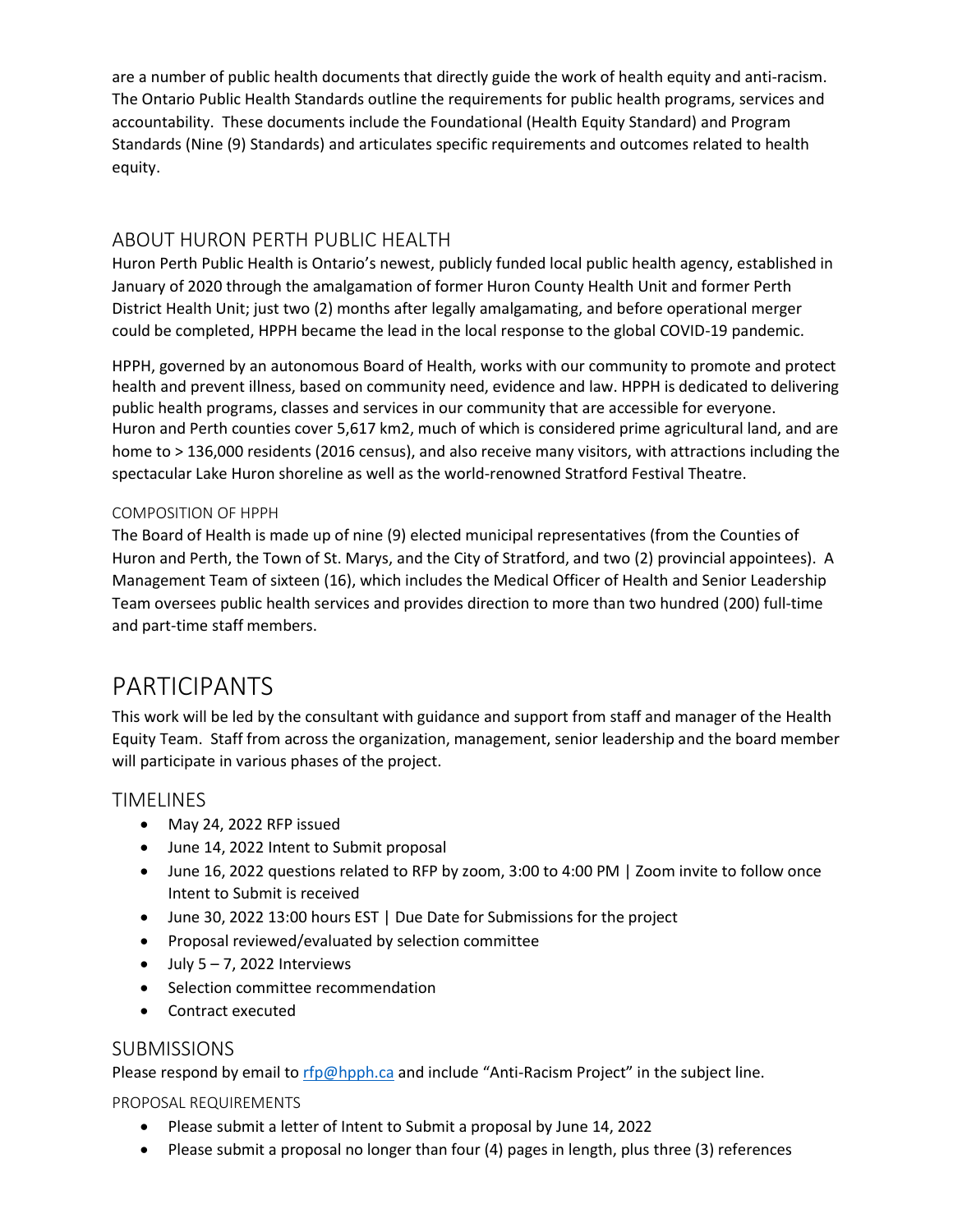Proposal must be received via email before 13:00 hours (1PM) EST on June 30, 2022

#### GUIDELINES FOR PROPOSAL CONTENT

Please provide a brief proposal outlining your approach, concept for the project, including project deliverables and your use of the funds budgeted for this project and how you would utilize and engage HPPH staff and Board of Health members in the project.

The proposal statement of work should be presented in a conceptual, high-level format, with the understanding that the actual scope of work will be refined after consultant selection. HPPH staff will work with the selected consultant to design the strategic planning process that aligns with HPPH staff and board resource and time constraints.

#### SPECIFIC PROPOSAL CONTENTS

- Name of firm
- Name and contact information for the consultant
- Description of relevant experience and qualifications
- Indication of availability during the project period
- Statement of work: brief response on approach to the project scope and the service process which includes a detailed project plan identifying the approach and methodology being proposed
- Fees and pricing: fees should be broken down into the various components of the scope of work
- References: provide three (3) significant, relevant, industry project references with contact information, and a description of the scope and services provided for the reference (not included in the four (4) page limit)

## CONFLICT OF INTEREST

The Health Unit has a Conflict of Interest Policy governing all employees and medical staff. We ask that all Contractors respect the intent of this Policy and disclose any financial transactions, activities or relationships that may be viewed as a potential Conflict of Interest. If information has been previously disclosed, an update should be provided if changes or new activities are initiated.

### PROPOSAL REVIEW AND ASSESSMENT

Consultants will be evaluated on the following criteria:

- Quality of proposed statement of work
- Relevant experience and qualifications
- Availability during project period
- Competitiveness of cost/proposal/hourly rate

#### Assessment

Technical proposal | 35%

- Project approach/methodology
- Proposed work plan
- Management proposal |35%
	- Firm relevant experience
- Qualifications/experience of proposed key staff Cost proposal | 30%
	- Cost

#### Total | 100%